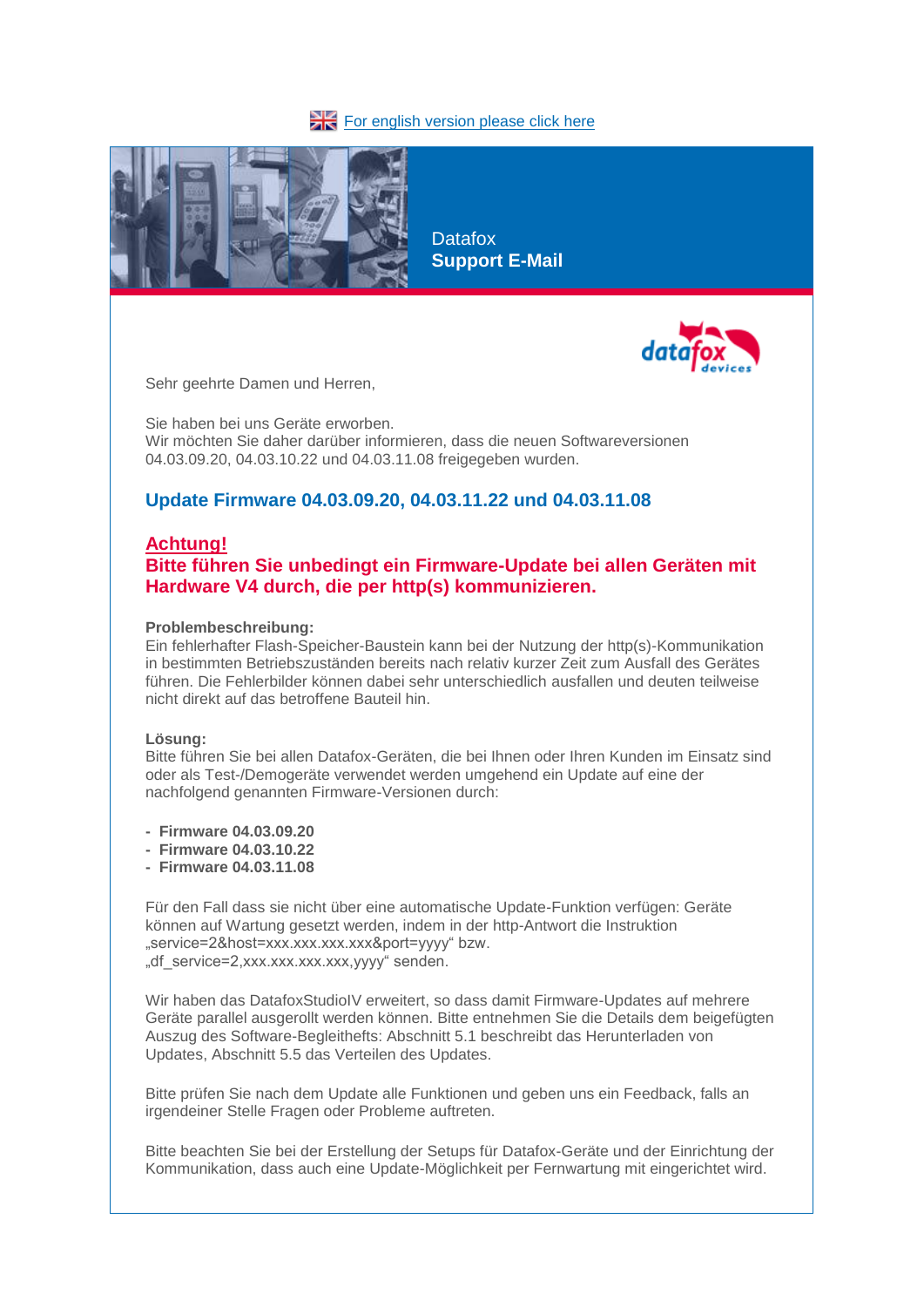Diese ermöglicht Ihnen zu jedem Zeitpunkt, die neueste Firmware, Setupänderungen u.ä. zu übertragen.

Sie haben Anregungen für uns oder Fragen? Wir freuen uns jederzeit auf Ihr Feedback und stehen Ihnen bei Rückfragen gern zur Verfügung unter: Telefon +49 (0) 36967 / 595-0 oder per E-Mail an [support@datafox.de](mailto:support@datafox.de)

Mit freundlichen Grüßen **Ihr Datafox Entwicklungsteam** 

**PS:** Nutzen Sie unsere kostenfreie [Online-Testumgebung](https://www.datafox.de/online-testumgebung.de.html) für das Parametrieren Ihres Datafox Gerätes im Live-Modus!

## For our English speaking customers:

Dear ladies and gentlemen,

you bought devices we have manufactured. We want to inform you that the new software releases 04.03.09.20, 04.03.10.22 and 04.03.11.08 have been released and are available now.

## **Update Firmware 04.03.09.20, 04.03.10.22 und 04.03.11.08**

# **Attention! Please update the firmware on all devices with Hardware V4 that are sending data using http(s).**

### **Problem description:**

Due to a faulty flash memory chip using devices in http(s) can lead to flash wear in a relatively short period of time, resulting in device failures. The device failures are not necessarily indicating that the root cause is the flash memory chip.

### **Solution:**

Please update the Datafox Devices (installed at customer's site as well as used for development or demonstration purpose) as soon as possible to one of the following firmware releases:

- **Firmware 04.03.09.20**
- **Firmware 04.03.10.22**
- **Firmware 04.03.11.08**

Should automatic updates be not supported by your solution, you may put devices into service mode using "service=2&host=xxx.xxx.xxx.xxx&port=yyyy" or ", df service=2,xxx.xxx.xxx.xxx,yyyy" in the response to an http(s) dataset sent by the devices.

We integrated a function to deploy firmware to a set of devices in parallel into DatafoxStudioIV. Please consult the attached excerpt from the upcoming software companion on details: Section 5.1 describes how to download the firmware updates, section 5.5 explains how to deploy the update to the a set of devices.